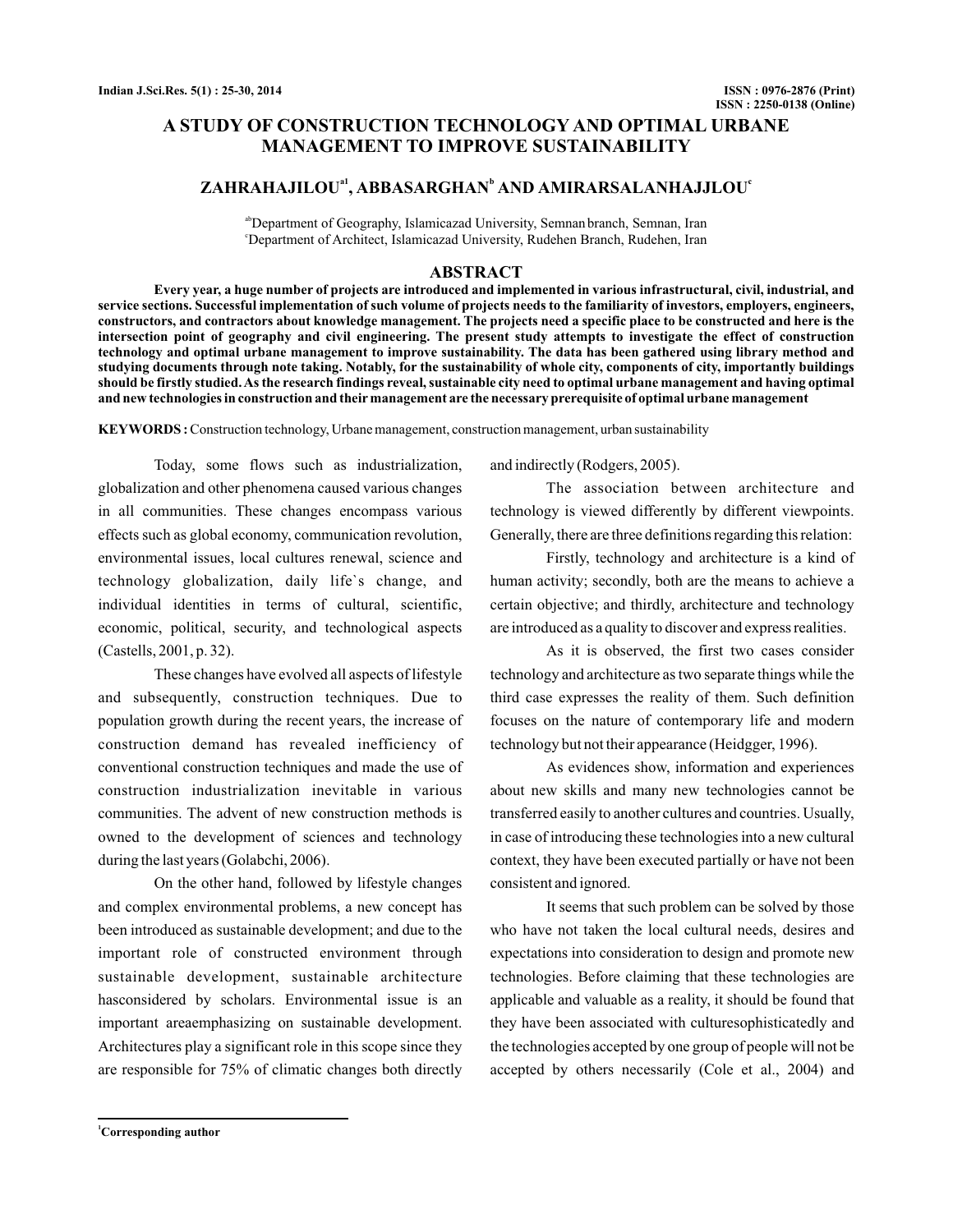indeed, this fact indicates the sustainability of those systems.

Therefore, in order to improve new construction technologies as well as improving sustainability, it is necessary to make a better understanding about localcultural context and content to implement and transfer technology and knowledge successfully. New construction technologies should be consistent with expectations and needs, people and their cultures, climate and environment in order to be applied properly.

In this regards, Mora, 2007 conducted a study on"the quality and sustainability of construction materials and the feasibility of constructing sustainable buildings" investigating the effect of urbane metabolism and its infrastructures in environment through consuming raw materials and energy. Based on the study, he asserted that urbane metabolism is a main reason in environmental deterioration and existing tendencies predicts continue of increasing urbane and infrastructural development.

Another study was done by Gao et al. (2006) examining the approaches of construction improvement approaches in perspective of contractors.Gao et al. believed that construction team (such as owner, designer, and contractor) have highly considered the enhancement of communications and cooperation during the process of design and design development.

Niroumand et al., 2013 also evaluated sustainability improvement, soil architecture and soil buildings as a manifestation of sustainability improvement in various countries. They asserted that the principles of traditional architecture can be used to improve construction quality by integrating with new technologies.

Considering the aforementioned, the main question raised in the study is how new construction technologies and optimal management affect sustainability improvement?

To answer such question, library method has been used by studying documents and books related to the subject through note taking the required materials and the data has been analyzed to provide the proper response.

# **RESULTSAND DISCUSSION**

According to Heidgger, 1996, the nature of technology is a certain attribute manifested in new era for human based on which has treated and organized the world in a specific way. He believed that this attribute and treatment is the basis of new sciences development. New sciences have not led to the achievement of such attribute and in fact, these sciences have acted as a tool to achieve the nature of what is called technology. Therefore, it should be said that new sciences are the tools of technology; i.e. the tool of expanding and achieving the certain attribute of human but not vice versa (Rikhtegaran, 2001).

Technological productions are created based on the special role considered for them. What the special role is, it will be used to facilitate meeting ends and needs. Today, industrial production of buildings is to apply modern and organized design methods, production planning, control, and mechanized production process and automation including applying technologies to replace manual work with machine. Such phenomenon occurs naturally in workshop, factory or site (Thompson, 2007).

As a feature of industrial building systems, it can be firstly stated that construction elements are produced in a precast form out of site; it is done in a central building in which the specialized equipmentsare available. Also, various construction activities have been integrated with the minimum need to setting up, connecting and final payment for elements in site in precast elements which can be assembled (Wright, 2010).

On the other hand, applying concrete constitutes, standard steel elements and concrete pumps are used; also, the operations of designing, producing and setting up in the site are closely related and should be considered as a part of a convergence process and by this way, the operations are planned and arranged and automation interferes the construction process to decrease human involvement and improve the operations of designing, producing and setting up in the site.

### **Optimal or holistic urbane management**

There are various definitions for management that some of them can be presented as follows:

Coordinating human resources and financial ●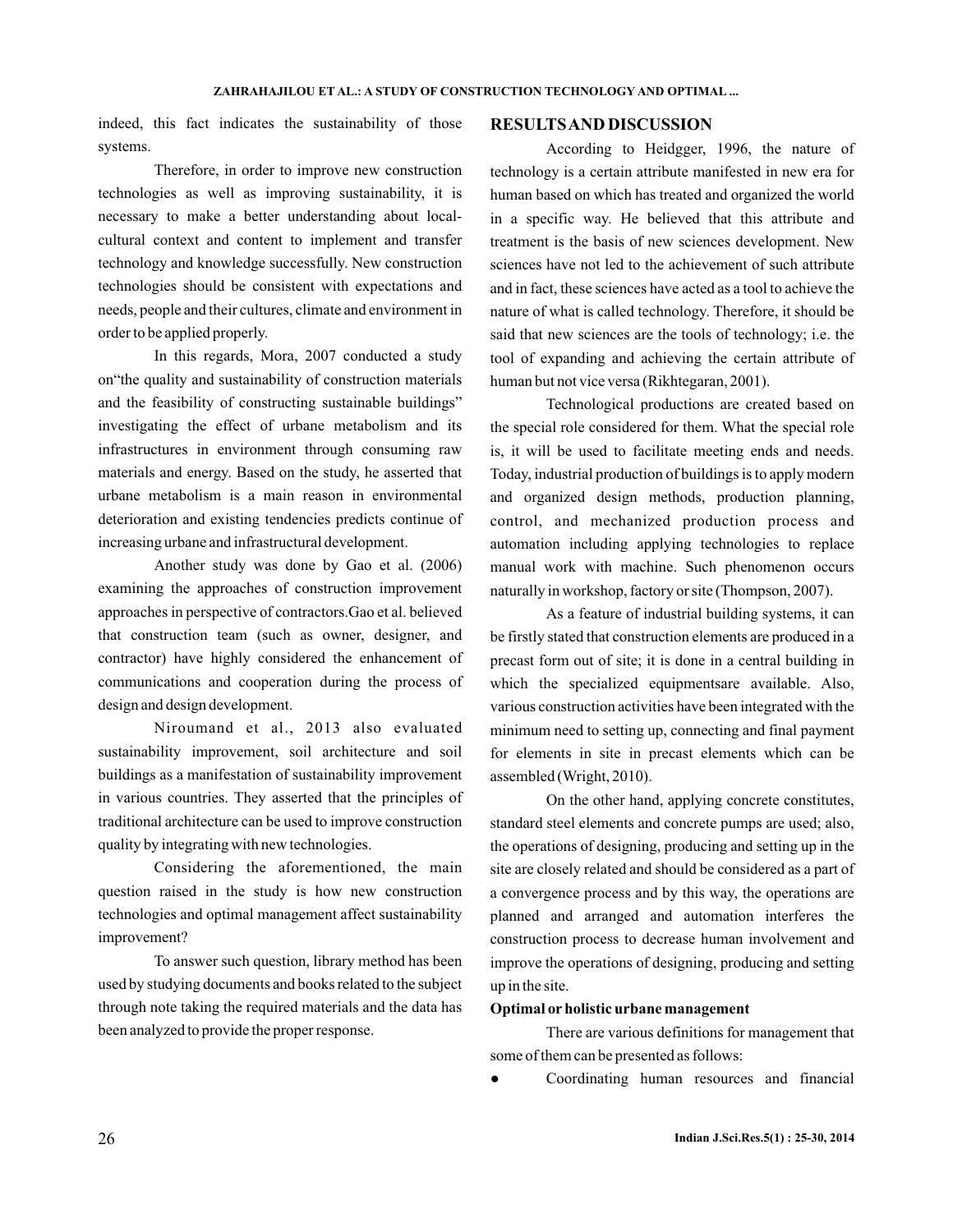resources to achieve specific objectives.

Accomplishing tasks through others.

If management is similized to a tree with various branches of industrial management, financial management, and so forth, holistic urbane management will be a new branch in management tree. Certainly, each country has different characteristics and structures of legal urbane management institutes and each society has a specific definition of holistic urbane management with regards to its own economic, social, and political structure.

Population, major job of people, municipality and like that have been the city identification criteria. Today, cities are of importance in terms of two aspects: first, as the gathering center of a large number of peopleand second, as the main economic player in total national economy. Therefore, the related issues and problems should be taken into consideration more precisely since failure in solving urbane problems will lead to economic recession, social and political dissatisfaction, poverty, unemployment, and environmental destruction while proper and accurate planning causes economic growth, political stability and increase of social participation in people (Fokouhi, 2004).

The combination of management and city evokes the concept of organizing affairs related to planning and organizingresources and facilities, directing and controlling in urbane area (Rezazade, 2005).

According to World Bank, holistic urbane management is a semi commercial activity for states. in other words, urbane management is to mange urbane affairs and use world bank`s loans more efficiently. Sometimes, holistic urbane management is considered as a tool to execute urbane policies. Urbane management is a process that will lead to a decision making system consequently. The extent of success or failure of urban management depends on power, legitimacy, social and economic structure of a certain community. From a perspective, such management can be considered as a kind of local and autonomous government to gain public participation leading to the decrease of some responsibilities of states (Farjami, 2006).

To recognize the concept of urbane management, it is necessary to consider the combination of two terms of management and city. Management includes the art of fulfilling tasks through others and can be considered as the process of planning, organizing, directing, and controlling members of organization to achieve determined objectives. But the concept of city is more sophisticated. On one hand, it refers to a kind of life and on the other hand, it addresses a style of construction and combination of human made environments with natural environments. In the provided definitions about city, population thresholds, dominant occupation, public autonomy, and population density can be seen. However, geographical and social considerations have created different definitions about such residential type.

The combination of management and city indicates the establishment of the process of planning to control all social, economic, spatial, and environmental dimensions related to city. In Iran, urbane management reduced to management of municipal affairs includes municipality, city council, citizens, and civil scociety1s institutes; but this concept implies a broader range of institutes involved in cities` management (Habibi, 2004).

In another definition, urbane management includes the city affairs in order to improve sustainable management of urbane regions with regard to objectives, national, economic and social policies of the country; or urbane management is treated as an organizational framework of urban development which can adjust with population growth with access to basic infrastructures such as house and occupation (Zahedi, 2010).

#### **Holistic urbane management patterns**

Holistic urbane management patterns in developed countries and developing countries are different and each of these communities applies a kind of urbane management with respect to its governing policy.

Focused management pattern is specific to developing countries while unfocused management method is specific to developed communities. Such classification has been considered with respect to the extent of local managers` authority and their duties; in each pattern, citizens play different roles (Habibi, 2004).

### **Focused urbane management**

Infocused urbane management, central states are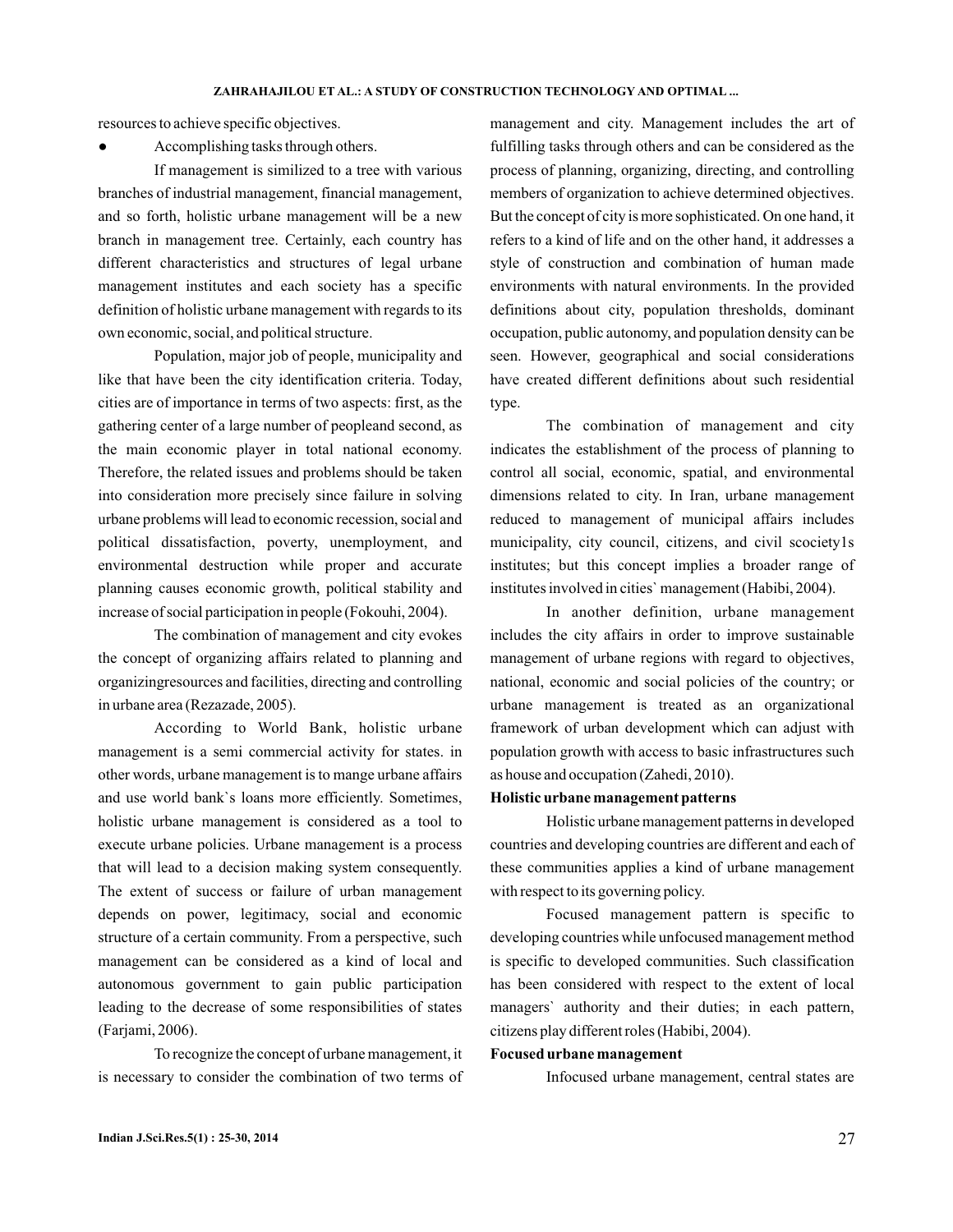#### **ZAHRAHAJILOU ET AL.: A STUDY OF CONSTRUCTION TECHNOLOGY AND OPTIMAL ...**

directly involved in city affairs and undertake duties with local aspects. This pattern is based on bureaucracy and is usually followed by states which are independent from people`s work and effort and supply their costs through national earnings source. According to the chairman of the Board of urban planning engineers, "in focused urban management pattern, people have no place and significant role so that their opinions are less regarded in basic issues like policy making and planning. He asserted that "such pattern has been omitted from European countries currently and has no place in developed communities. The most important role of people in urban management pattern is the election of the members of city council. However, people cannot selectmayor directly but such election is done by city council (Farjami, 2006).

### **Unfocused urbane management**

In unfocused urban management, states have no responsibility for communities and cities of country but policy making, planning and supplying people`s security. In such pattern, states undertake only duties with governmental aspects and the rest are assigned to municipalities, private sectors and NGOs. In this case, municipalities are mainly responsible for local affairs, even for tourism, urban development designs, library building, marriage and divorce; they supply needed costs through local taxes or tolls (Amiryar, 2009).

## **Urban sustainability**

The theory of sustainable urban development is the result of environment advocates` discussions regarding environmental issues, especially urban environment which was presented as a result of "sustainable development" theory to support environmental resources. Sustainable urban development needs to identify environmental limitations of human activities regarding cities and adjusting design methods in these limitations. This theory discusses about preserving resources for present and future through optimal use of earth.

The theory of sustainable urban development discusses about urban and aerial pollutions prevention, local, aerial and national -environmental production capacities, recycles support, lack of harmful development support, and removing the gap between poverty and

richness. It also considers urban, rural, aerial, and national planning as the way of achieving the mentioned objectives. The theory highly regards the role of state in the planning and believes that states should provide comprehensive support for urban environment.

The discussions associated with economic growth and development and their relation with environment and human communities was an introduction to create a new paradigm for development concept; a development that supports environment and emphasizes on advanced social justice and similar interpretations. This irregular development has caused most of the planning cannot solve the problems and make cities and residents to face with various dilemmas such as spatial dimensions` overextension, separation of work place and house, separation of work place and recreation place, staying way from nature, as well as decrease of open areas with identity.In fact, such cities are distant from sustainable city (Saberifar, 2007).

Sustainable development is an undeniable necessity for all sections of human communities, so urban communities are superior with regard to the current conditions since the trend of urban regions development in general, especially in developing countries, has been widely extended. The term of "sustainability" is applied as principles to direct public and private reactions influencing environmental, economic and social conditions in the present time and future (PCPC, 2005)

The interest to urban sustainability evaluation has been increased from the late of 1990. Sustainability of an urban system can be interpreted as the range of urban development and streams that can meet common needs without harming the next generations' capabilities (Maoh, 2009). The modern notion of urban development is that cities should be adjusted with natural environment as much as possible and act to maintain the balance of natural cycle of life. In other words, cities should move towards sustainability and consider urban sustainable development (Rahnama andAbbaszade, 2008).

## **CONCLUSION**

As mentioned earlier, materials and constitutes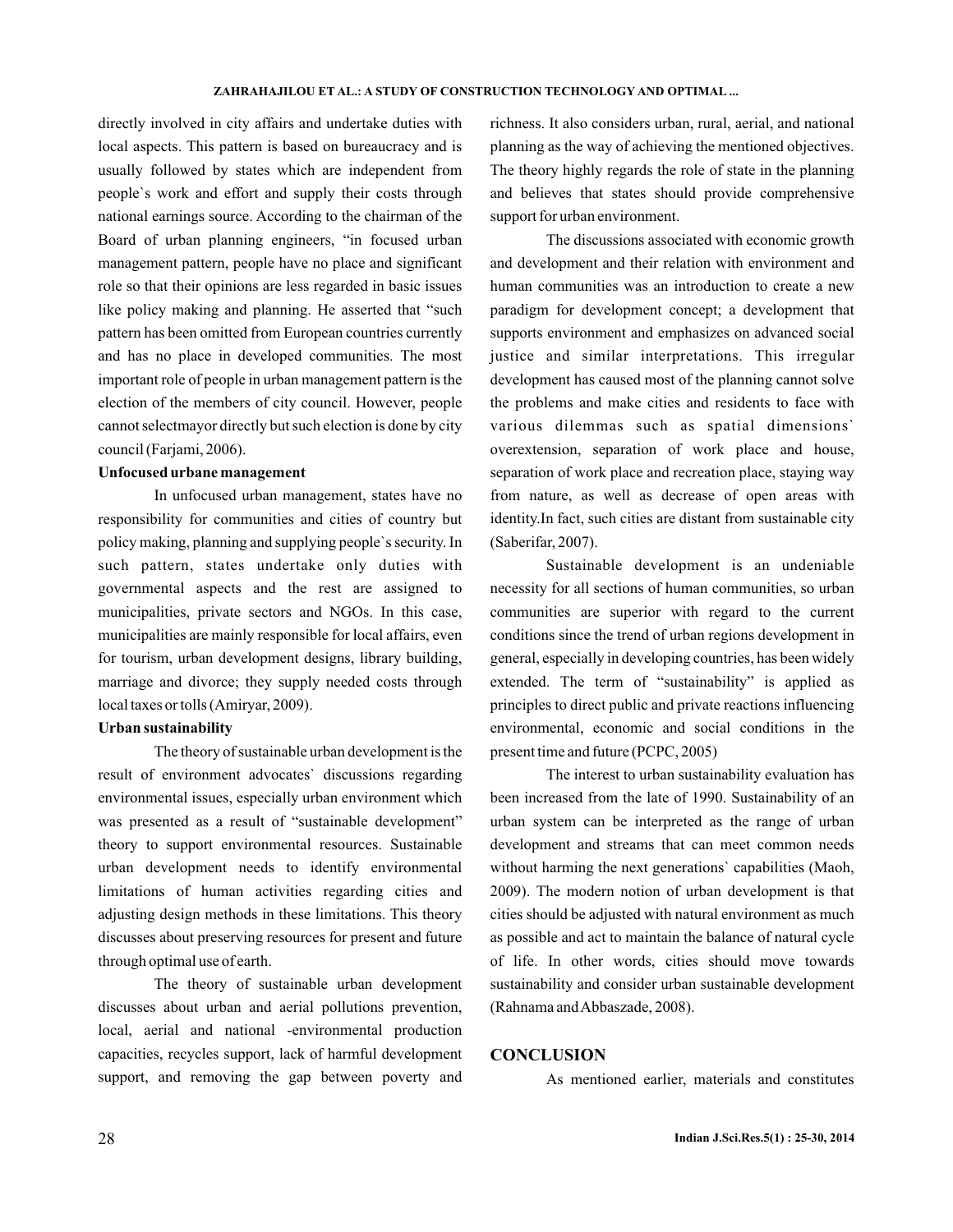### **ZAHRAHAJILOU ET AL.: A STUDY OF CONSTRUCTION TECHNOLOGY AND OPTIMAL ...**

application is mechanized in the site. In case of applying concrete constitutes, standard steel elements and concrete pumps are used; also, the operations of designing, producing and setting up in the site are closely related and should be considered as a part of a convergence process and by this way, the operations are planned and arranged and automation interferes the construction process to decrease human involvement and improve the operations of designing, producing and setting up in the site. By improving the quality of design, production and implementation in a building or so called a site, the acquired quality of a community, region or city is enhanced leading to the development of sustainability in that city. Using such argument, it can be concluded that construction technology is highly influential in urbane sustainability development and constitute of a city, i.e. buildings, should be firstly considered for the sustainability of whole city.

On the other hand, according to the definition of holistic or optimal urbane management, holistic urbane managementis considered as a tool to execute urbane policies which are referred as the concept of the knowledge of community management, so improving sustainability is the objective and optimal urbane management is the tool to achieve such goal.

Finally, it should be noted that sustainable city need to optimal urbane management and having optimal and new technologies in construction and their management are the necessary prerequisite of optimal urbane management.

# **REFERENCES**

- Amiryar Ahmadi, Mahmoud, 2009, "Moving toward humanistic urban planning", Tehran.
- Chilton, J. "Space Grid Structures "Architectural Press , Oxford, 2000.
- Cole, Raymond and Richard, Lorch, 2004. Buildings, Culture & Environment: Informing Local and Global Practice, Taylor & Francis Group, www.tandf.co.uk/journals.
- Eduardo Peris Mora Life cycle, sustainability and the transcendent quality of building materials, Eduardo Peris Mora, Building and Environment :1329-1334 **42(3)**
- Farjami, Mohamadreza, 2006, "Aspects of urban identity", a collection of articles of urban planning issues conference, vol.1, Shiraz, art and architecture college of Shiraz university
- Fkouhi, Naser, 2004, "Urban anthropology", Tehran, edit.2, Nei pub.
- Gao Z., Walters R., Jaselskis E., and Wipf T., 2006. "Approaches to Improving the Quality of Construction Drawings from Owner's Perspective." J. Constr. Eng. Manage., 132(11): 1187-1192. TECHNICALPAPERS.
- Golabchi, Mahmoud, 2006, "Necessity to exploit new construction technologies", the 2ndceminar of construction in technological faculties of Tehran university.
- Habibi, Seyed Mohsen, 2004, "From district to city", edit 5, Tehran university pub.
- Heidegger, Martin, 1996. trans. Mohamadreza Asadi, "A question on technology", Tehran, Andisheh cultural institute.
- MajediArdakani, Mohammad Hosein, 2009, "The history and industrialization plan of buildings in Iran".
- Niroumand, Hamed, M.F.M Zain, Maslina Jamil, A guideline for assessing of critical parameters on Earth architecture and Earth buildings as a sustainable architecture in various countries, Renewable and Sustainable Energy Reviews :130-165. **28**
- Rahnama, Mohammad Rahim, Abaszadeh, Gholamreza, 2008, "Principles and models of assessing physical form of the city", Mashhad: Mashhad Jahad-e-daneshgahi, 1st edit.
- Rezazadeh, Marzieh, 2005, " Social factors and evolution of urban space", Tehran, the center of architecture and urban planning information.